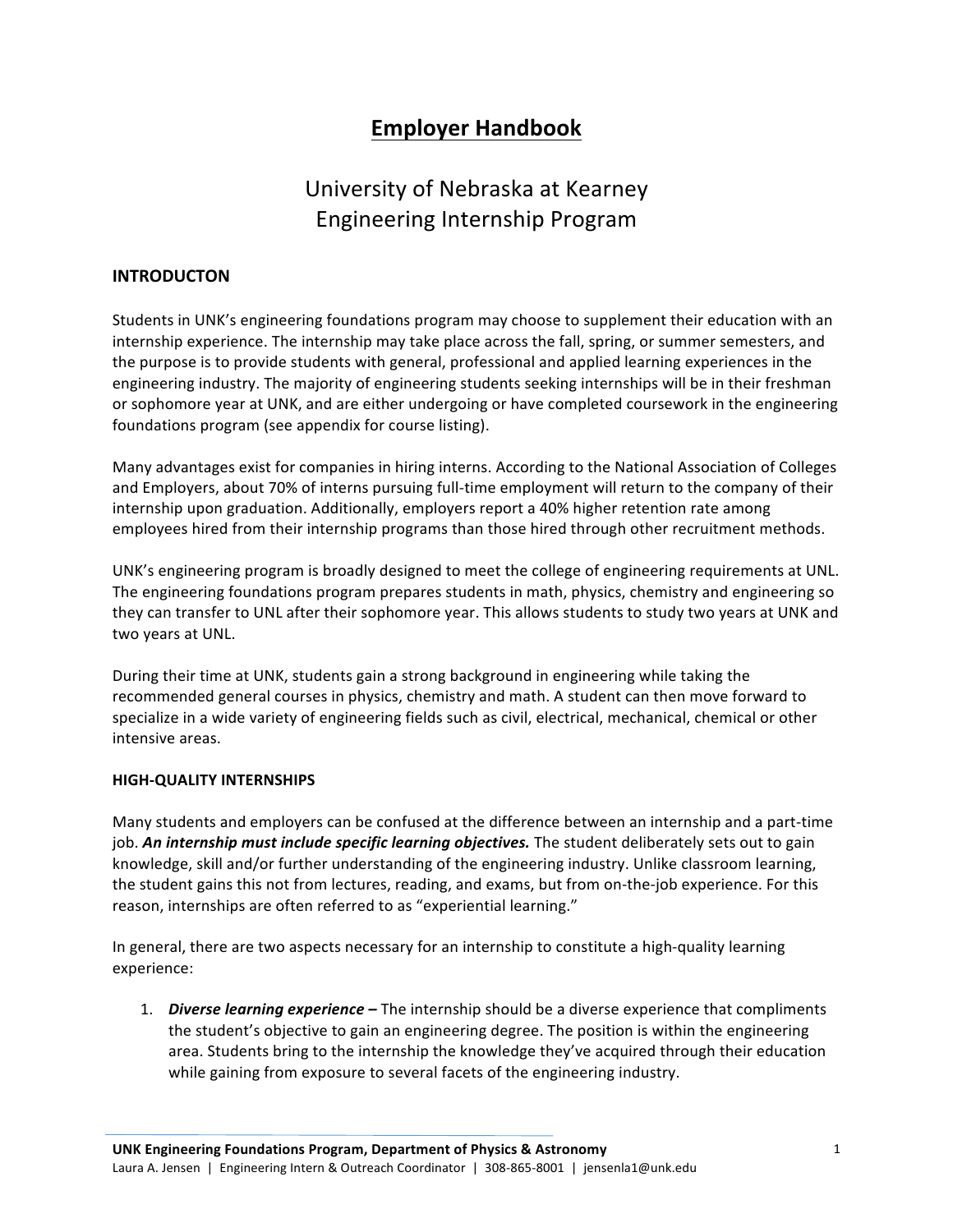2. **Mentoring** – The internship supervisor provides guidance, evaluation, and feedback to facilitate the learning process while also challenging the student. The student and mentor engage in ongoing contemplation of learning objectives throughout the course of the internship.

The National Association of Colleges and Employers has defined internships as having seven essential criteria:

- 1. The experience must be an extension of the classroom: a learning experience that provides for applying the knowledge gained in the classroom. It must not be simply to advance the operations of the employer or be the work that a regular employee would routinely perform.
- 2. The skills or knowledge learned must be transferable to other employment settings.
- 3. The experience has a defined beginning and end and a job description with desired qualifications.
- 4. There are clearly defined learning objectives/goals related to the professional goals of the student's academic coursework.
- 5. There is supervision by a professional with expertise and educational and/or professional background in the field of the experience.
- 6. There is routine feedback by the experienced supervisor.
- 7. There are resources, equipment, and facilities provided by the hose employer that support learning objectives/goals.

So what does this mean for employers and site supervisors? Make sure the learning and mentoring components are primary when planning and managing your internship program.

# **BENEFITS OF INTERNSHIPS**

Employer

- Expose your industry to talented young people
- Work with students eager to learn and apply their skills
- Preview skills and work performances of potential full-time hires (a semester-long interview)

Intern

- Apply classroom knowledge to real world experiences
- Evaluate areas of interest for full-time employment
- Network with experienced professionals

University

- Develop and strengthen partnerships with business and industry
- Gain feedback from industry for program development and enhancement

## **HOW TO GET STARTED WITH YOUR INTERNSHIP PROGRAM**

- 1. Working in consultation with UNK Engineering Intern and Outreach Coordinator, create a description of the internship (see appendix for sample job description)
	- a. Include the areas where the intern will be training. Assign work activities pertinent to the professional development of the intern. Keep in mind that the internship should be mutually beneficial to both the business and the student. The intern needs a well-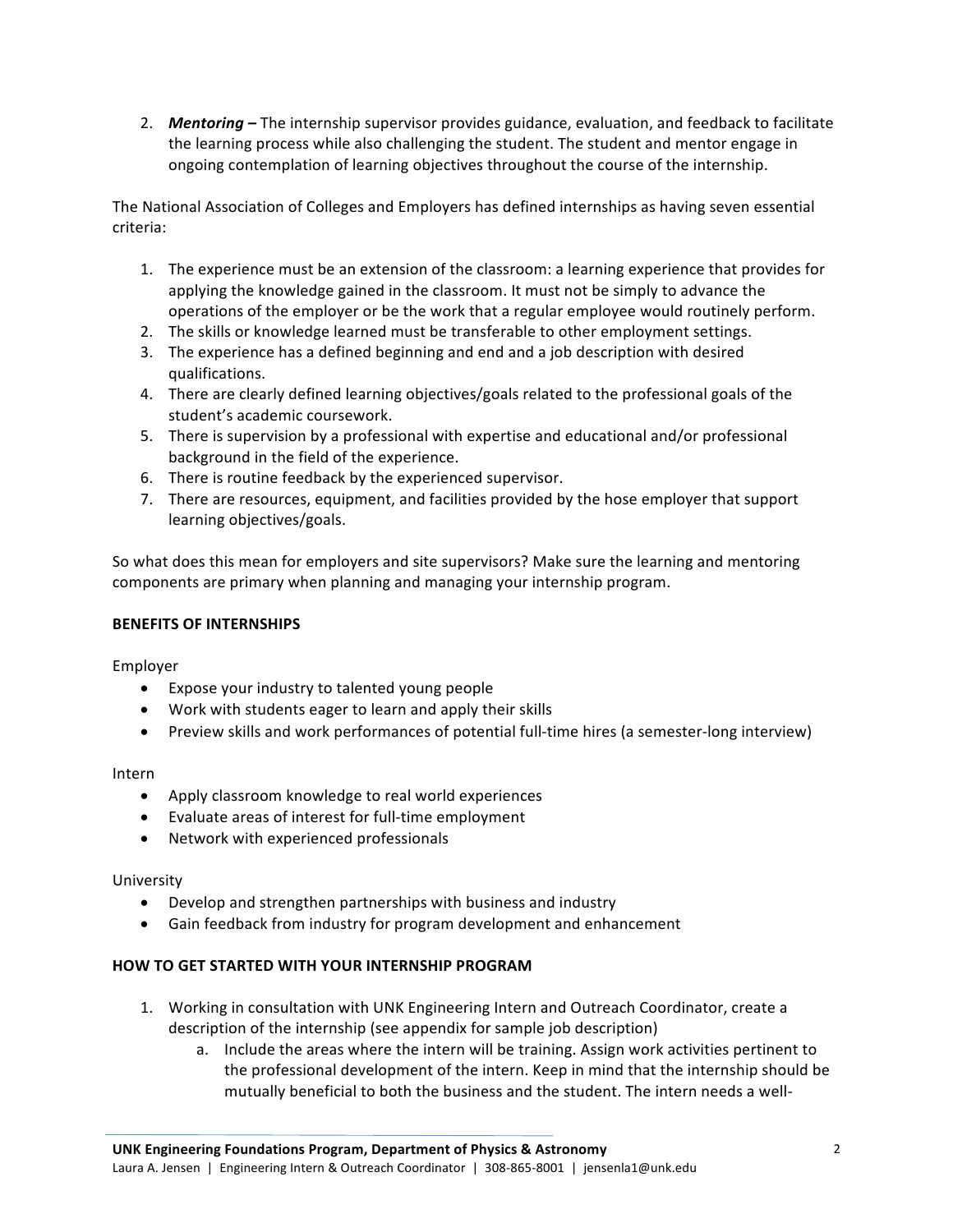rounded experience exposing them to the many aspects of your industry, including some time shadowing various positions within the organization. Provide the student with at least one special project. (See appendix for examples.)

- b. Include what type of student best fits the job profile (emphasis area/s, coursework completed, skills).
- c. Include the wage and/or any other support (i.e. housing). Engineering internships are typically paid internships.
- d. Include a start date, duration of the internship (12 weeks required), and suggested hours worked per week.
- e. List how to apply for the internship and an application deadline.
- 2. Submit the internship description to the UNK Engineering Intern and Outreach Coordinator either via email (see sample form in appendix) or by completing the Internship Posting Request. The internship will be advertised to all students in the engineering foundations program that fit the position.

*NOTE:* We also recommend that you attend UNK's career events in October and February (see UNK Academic & Career Services website for details and to register: http://careers.unk.edu).

- 3. Interested students will apply directly to the company, typically by submitting a resume and a cover letter.
- 4. Interview students. The interview is an important part of the internship experience for the student as they develop and polish the professional skills necessary for obtaining full-time employment. Follow up with the student and/or make offers in a timely manner, typically within two weeks of the interview. It may be an added benefit to the student if you choose to share a critique of their interview, resume, and cover letter.
- 5. Students should log their internship with the UNK Engineering Intern and Outreach Coordinator by completing the Student-Employer Internship Contract.
- 6. Set a start date. Currently, internships may start and stop at any time during the year but must be for a minimum of 12 weeks.

## WORK HOURS REQUIREMENT

Establish the number of hours your student intern will work. During Summer or Winter sessions, students may work additional hours if they are not taking classes. This chart below contains general guidelines to assist employers in designing an internship that balances students' coursework with the hours they are anticipated to work.

| <b>Student Course Load</b> | <b>Hours of Internship</b> |
|----------------------------|----------------------------|
| No course load             | Up to 40 hours per week    |
| 12 credits or less         | Up to 20 hours per week    |
| 15 credits                 | Up to 15 hours per week    |
| 18 or more credits         | Not Recommended            |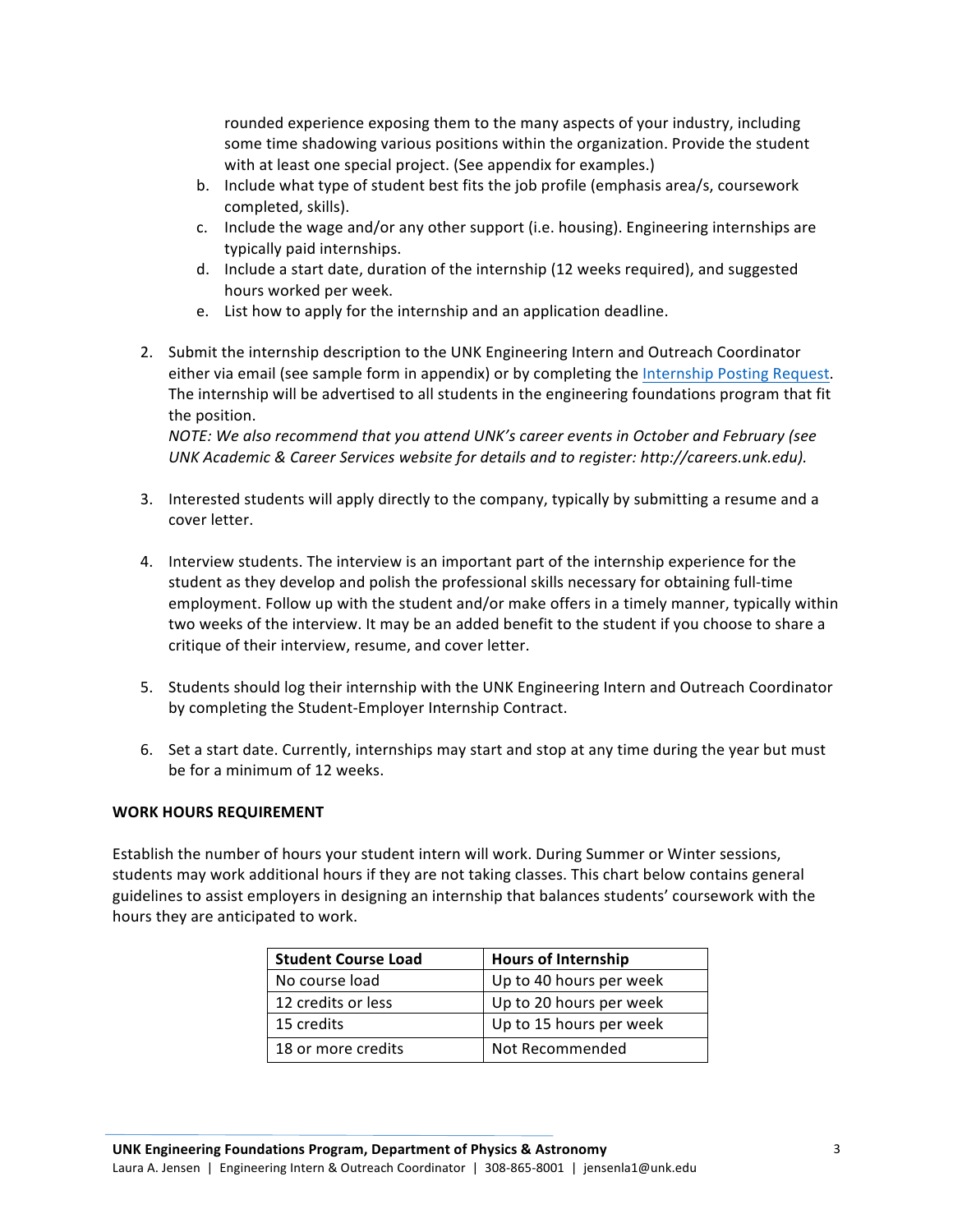## **COMPENSATION**

As a general rule, the majority of engineering internships are paid, particularly if a student is not completing an internship for academic credit.

A valuable source of financial assistance for employers interested in offering internships to Nebraska students is Intern Nebraska. The InternNE Grant Program provides internship guidance and financial assistance to companies in Nebraska who are creating new internships. Go to http://neded.org/internne to learn more.

## **ADDITIONAL RESPONSIBILITIES OF THE EMPLOYER**

Once the internship has begun, there are a few other activities required in order to meet the academic component of the internship experience.

- **Student-Employer Internship Contract** The student intern and the employer will jointly complete the Student-Employer Internship Contract to be signed and submitted to the Engineering Intern and Outreach Coordinator prior to the beginning of the internship. As part of this, the student will work with the employer to develop a formal training plan (goals for experience). The student will bring the form to the work site with them, make a copy for your records, and then the student will submit the training plan to the Engineering Intern and Outreach Coordinator. Additional sheets may be attached if necessary.
- Site Visit It is the responsibility of the student intern to set up a time for the Engineering Intern and Outreach Coordinator to visit the internship site about halfway through the internship. The Coordinator will visit with the student and their direct supervisor together.
- **Supervisor Evaluation Form** Complete a final evaluation of the student intern. The student will bring the On Site Supervisor's Evaluation of Intern form to the work site with them and then will submit it to the Engineering Intern and Outreach Coordinator.
- Internship Supervisor Exit Survey The intern supervisor will complete the online supervisor exit survey and submit it to the Engineering Intern and Outreach Coordinator upon completion of the student's internship, reflecting on the value of the internship program itself.

## **ADDITIONAL RESPONSIBILITIES OF THE STUDENT**

The student will also complete a couple of other requirements.

- **Student-Employer Internship Contract** The student intern and the employer will jointly complete the Student-Employer Internship Contract to be signed and submitted to the Engineering Intern and Outreach Coordinator prior to the beginning of the internship.
- **Site Visit** It is the responsibility of the student intern to set up a time for the Engineering Intern and Outreach Coordinator to visit the internship site about halfway through the internship. The Coordinator will visit with the student and their direct supervisor together.
- **Supervisor Evaluation Form** The student will bring the On Site Supervisor's Evaluation of Intern form to the work site with them and then will submit it to the Engineering Intern and Outreach Coordinator.
- **Internship Exit Survey** The student intern will complete the online student exit survey and submit it to the Engineering Intern and Outreach Coordinator upon completion of their internship, reflecting on their experiences during the internship.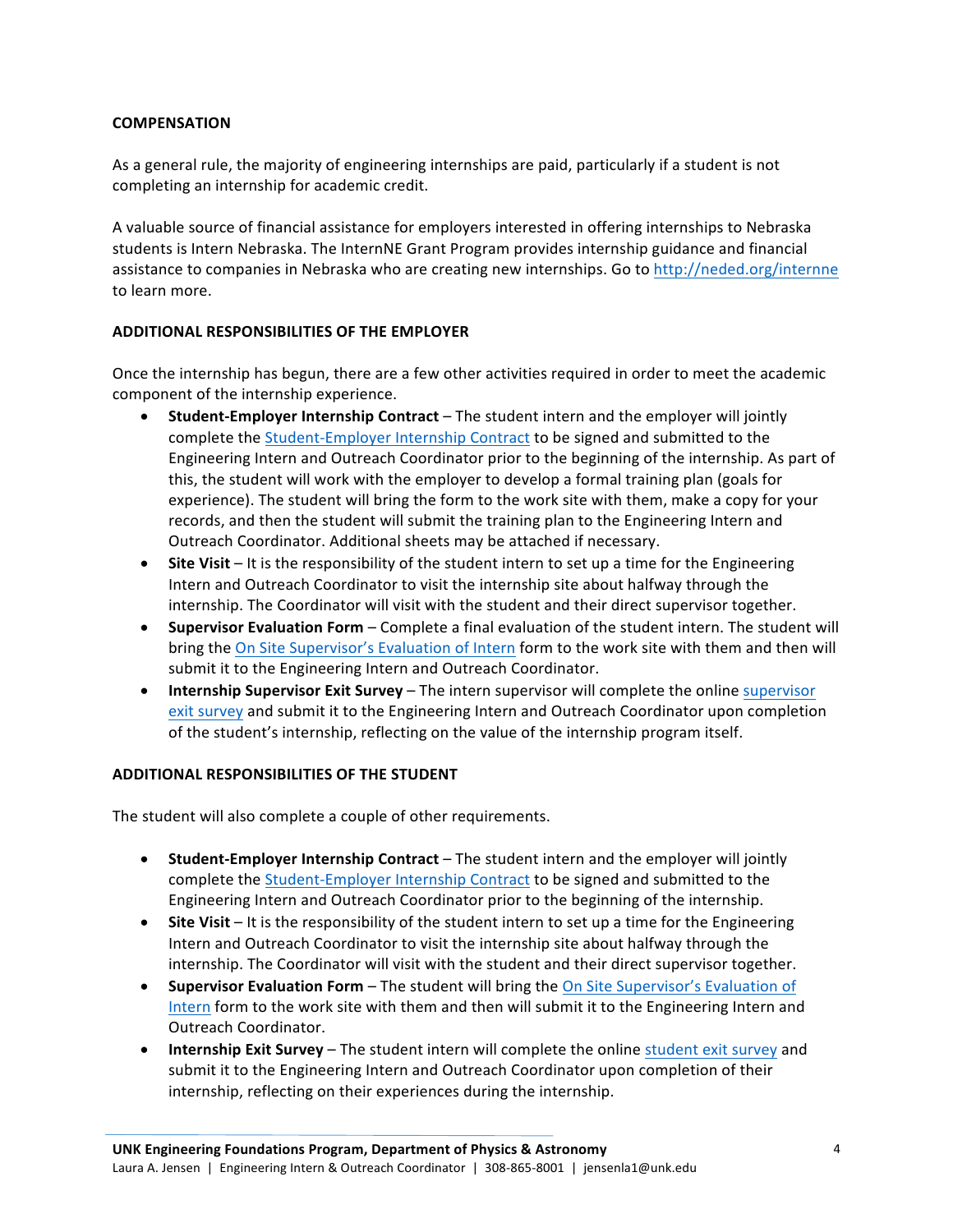# **KEYS FOR A VALUABLE INTERNSHIP EXPERIENCE**

- **Carefully select the intern's supervisor.** Make sure this person is a professional member of your staff who is committed to and capable of developing people. Can this person commit time to administering the intern's program? The supervisor should meet with the intern to discuss progress at least once each week. Consider providing the intern with a **mentor** in addition to their direct supervisor.
- **Develop a timeline of learning activities**. This will help the supervisor and intern to have a plan to follow.
- **Introduce** the intern to members of your organization during their first day. Make sure others within your company **recognize the valuable contribution** they are making to the career development of a young professional. On behalf of UNK, please thank your employees for providing valuable experience and guidance.
- Provide the intern with a **well-rounded experience** that exposes them to the many aspects of your business and industry. Make sure the intern has been assigned work activities that are pertinent to their professional development, and also allow the intern to **shadow** various positions including their direct supervisor and positions that are inside and outside of their department. **Minimize time spent working alone**.
- Develop with the intern a **project** which will contribute to their learning experiences as well as benefit the company. (See appendix for examples.)
- Expose the intern to **engineering culture** through company outings and inclusion in a variety of meetings.

# **PROVIDING A MEANINGFUL LEARNING EXPERIENCE**

One of the most detrimental employer errors, and one of the most common intern complaints, is assigning interns responsibilities that do not contribute to a meaningful, diverse learning experience. Some employers may utilize interns for primarily repetitive labor – making copies, running errands, filing papers, answering phones, and even cleaning offices – believing that assigning monotonous tasks maximizes their company's investment by helping them accomplish work that no one else wants to do.

But in truth, assigning interns mostly menial work can have a number of negative effects on your organization:

- It creates disgruntled interns. These interns give negative reports about your program to their peers. Once your internship program gets a reputation for only assigning unwanted work, you will struggle to entice the top student talent.
- It undermines your ability to effectively assess intern skills. Knowing that an intern can organize your filing system doesn't tell you much about their collaboration, problem-solving, or strategicplanning skills. Essentially, you've traded in the long-term benefit of evaluating the intern for full-time employment for short-term gains.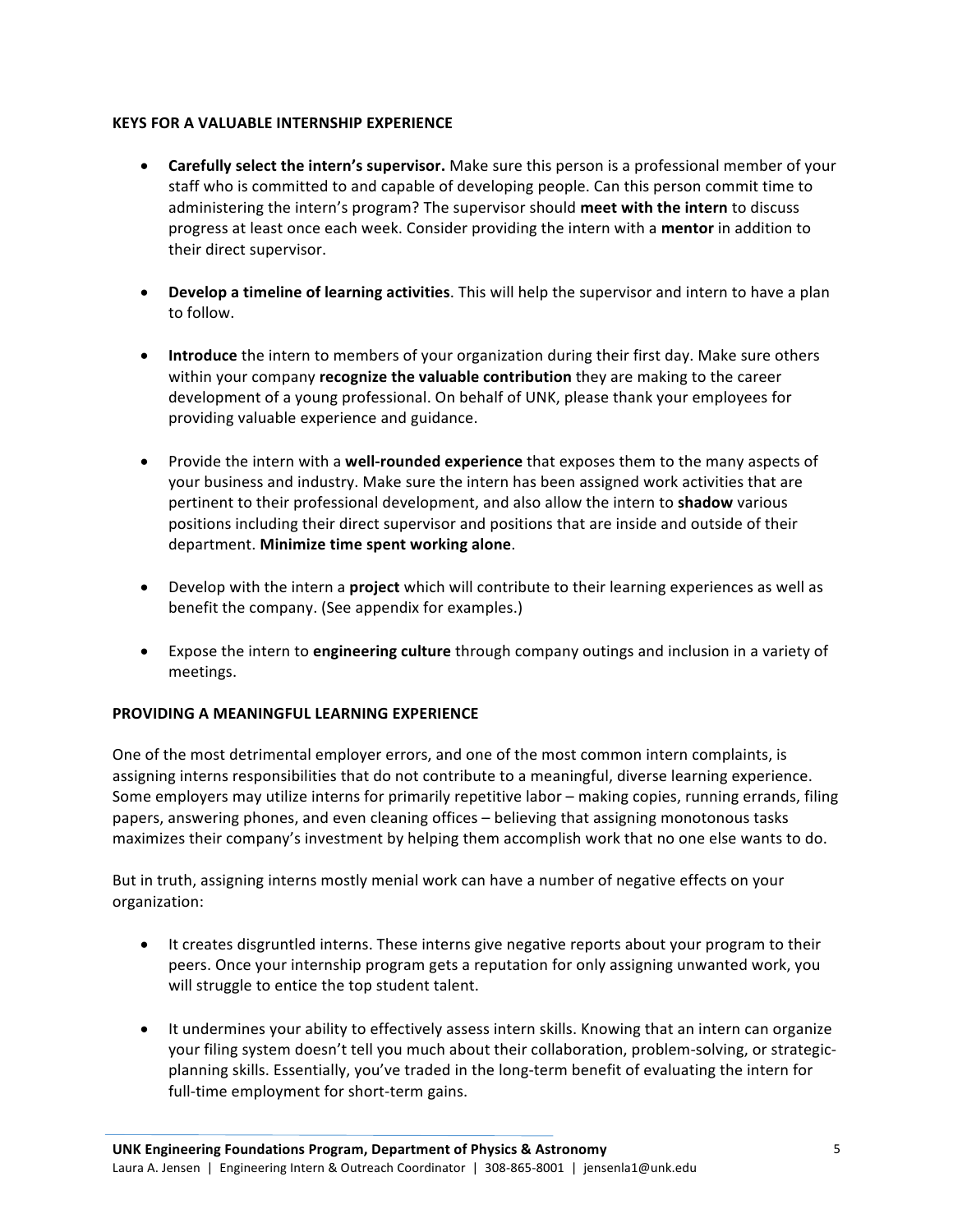• It cheats you out of the knowledge and insight the intern has to offer. Interns can be a source of novel solutions and new perspectives. You may be missing out on a mind that is full of fresh ideas.

Remember, the primary characteristic of an internship program is a focus on *learning*. Interns are looking for guidance, to gain skill, and to hone their education with hands-on work that will increase their understanding of the engineering industry and prepare them for the workplace. So does this mean you can *never* ask an intern to create a filing system for you? Of course not. As long as the *majority* of work provides a more meaningful learning experience, assigning duties like phones, errands, and filing is completely acceptable.

## **RECOMMENDED HIRING PROCEDURES**

We recommend that your company conduct the following prior to hiring an intern or full-time employee from UNK.

- a. Background check
- b. Drug test
- c. Request and review university transcripts

We suggest that offers contain a statement such as "this offer is contingent upon the results of a background check, drug test, and transcript review."

## **ADDITIONAL QUESTIONS**

If you have additional questions, please contact:

Laura Jensen, Engineering Intern and Outreach Coordinator 308-865-8001 | jensenla1@unk.edu

For general information contact engineering@unk.edu.

## **SOURCES**

1. National Association of Colleges and Employers, 2011. Position statement on U.S. internships: a definition and criteria to assess opportunities and determine the implications for compensation. www.naceweb.org

## **ACKNOWLEDGEMENTS**

The Employer Handbook for the UNK Engineering Internship Program was closely devised from the UNK College of Business & Technology Employer Handbook, which was written and compiled by Janice Woods, Director of Business Internships & Experiential Learning.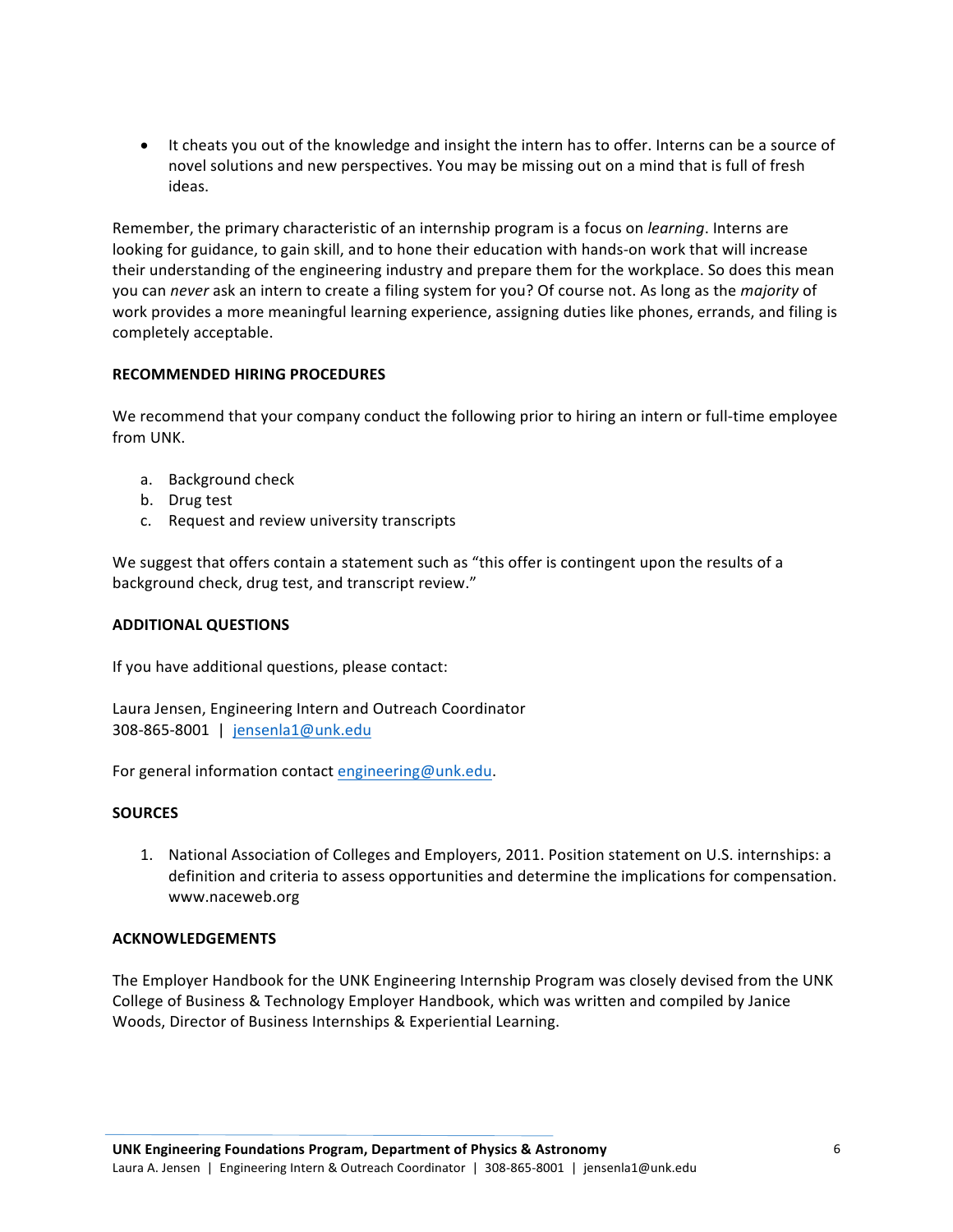## APPENDIX A

## **COURSES COMPLETED BY UNK ENGINEERING STUDENTS**

UNK Courses that students are expected to complete during their freshman year:

- Physics 1
- Physics 1 Lab
- Calculus 1
- English 102
- Speech 100
- Physics 2
- Physics 2 Lab
- Calculus 2
- Intro to Engineering
- Programming in C

UNK Courses that students in the **electrical engineering track** are expected to complete during their sophomore year:

- Social Science
- Circuits 1
- CAD for Mechanical Engineering
- Circuits 2
- Calculus 3
- $\bullet$  Math 305
- General Chemistry 1
- Chemistry 1 Lab
- General Chemistry 2
- Chemistry 2 Lab

UNK Courses that students in the **agricultural, civil, or mechanical engineering track** are expected to complete during their sophomore year:

- Social Science
- Statics
- CAD for Mechanical Engineering
- Materials
- Dynamics
- Calculus 3
- $\bullet$  Math 305
- General Chemistry 1
- Chemistry 1 Lab
- General Chemistry 2
- Chemistry 2 Lab